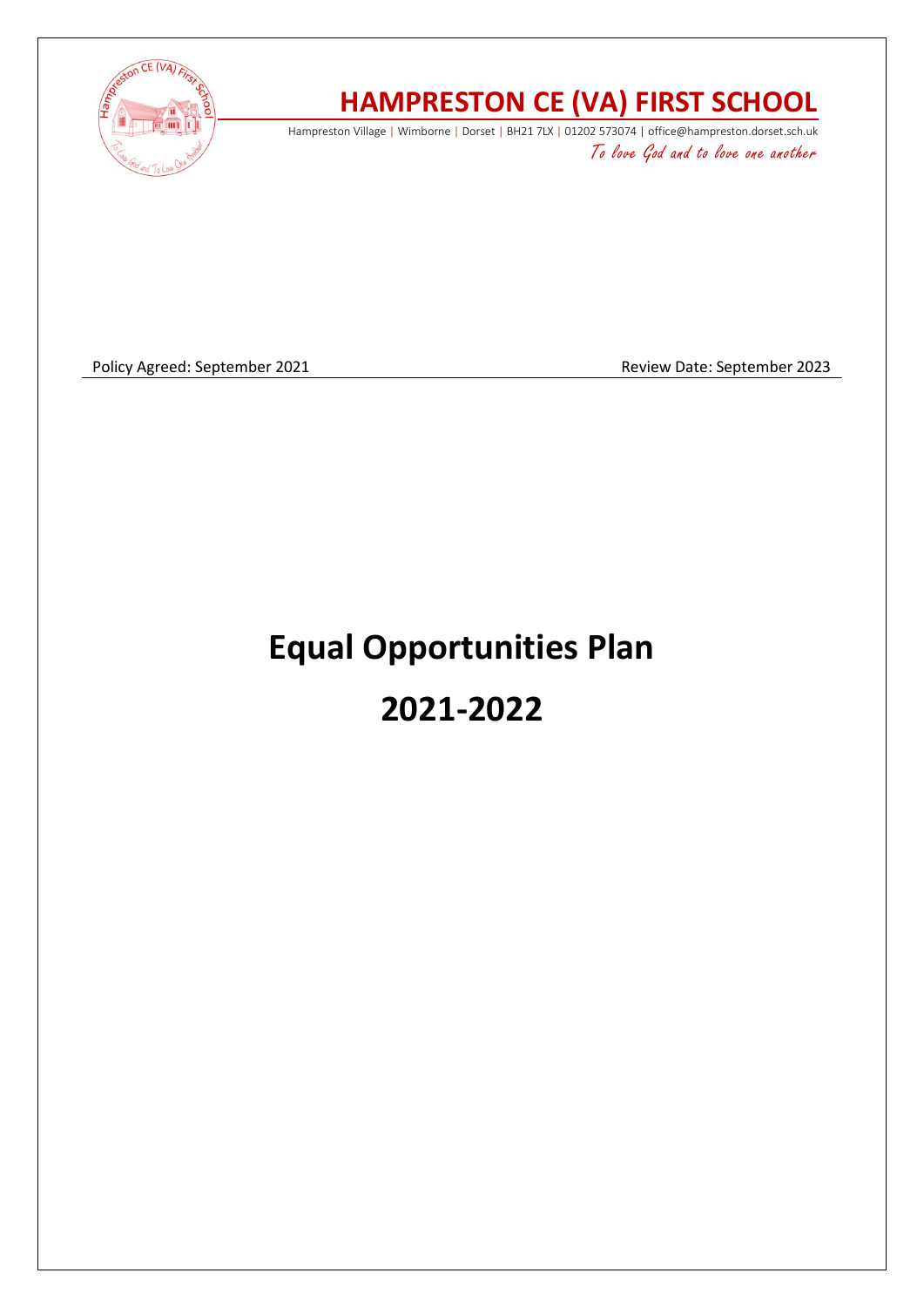# **UNCRC Article 3:** All organisations concerned with children should work towards what is best for each child.

#### **Links with Other Policies**

This policy is the umbrella policy, outlining equal opportunities provision through every aspect of school life. The principles permeate all other policies concerning, for example:

Admissions Behaviour Anti-bullying Teaching Learning Inclusion Performance Management Preventing Racist Incidents All subject related Assessment

This policy reflects the Equality Act 2010 that harmonises and replaces previous legislation including the Race Relations Act 1976, Disability Discrimination Act 1995, Gender Recognition Act 2004 and Sex Discrimination Act 1975. The policy therefore supersedes all previous school policies on Disability, Ethnicity (i.e., Race) and Gender. Through this policy Hampreston CE (VA) First School, will fulfil its public duty to have due regard to the need to eliminate unlawful discrimination, advance equality of opportunity, and foster good relations in connection with disability, ethnicity, gender, religion, sexual identity, and where appropriate, age (applicable to employees only). The guiding principles in this policy refer to all individuals and therefore are equally applicable to pupils, staff, governors in addition to visitors to the Hampreston CE (VA) First School.

Employment information is gathered and reviewed in line with the Equality Act 2010.

Our Equality Policy links to our Disability Discrimination Act (DDA) Access Plan, our Equality Information and our Equality Action Plan showing how we intend to achieve them. Progress against these objectives will be reviewed at regular intervals.

# **Legal framework**

Duties as identified in the Equality Act 2010 and its Schedules. There are nine equality strands (known as Protected Characteristics):

disability; ethnicity (including Gypsy and Traveller groups); gender; gender identity and transgender; gender reassignment; faith, religion and belief; marriage and civil partnership; sexual orientation (homophobia); pregnancy and maternity; age.

Each relates to direct discrimination, discrimination by association, discrimination by perception, indirect discrimination; harassment and victimization. Hampreston CE (VA) First School will seek to achieve positive action in respect of the Act.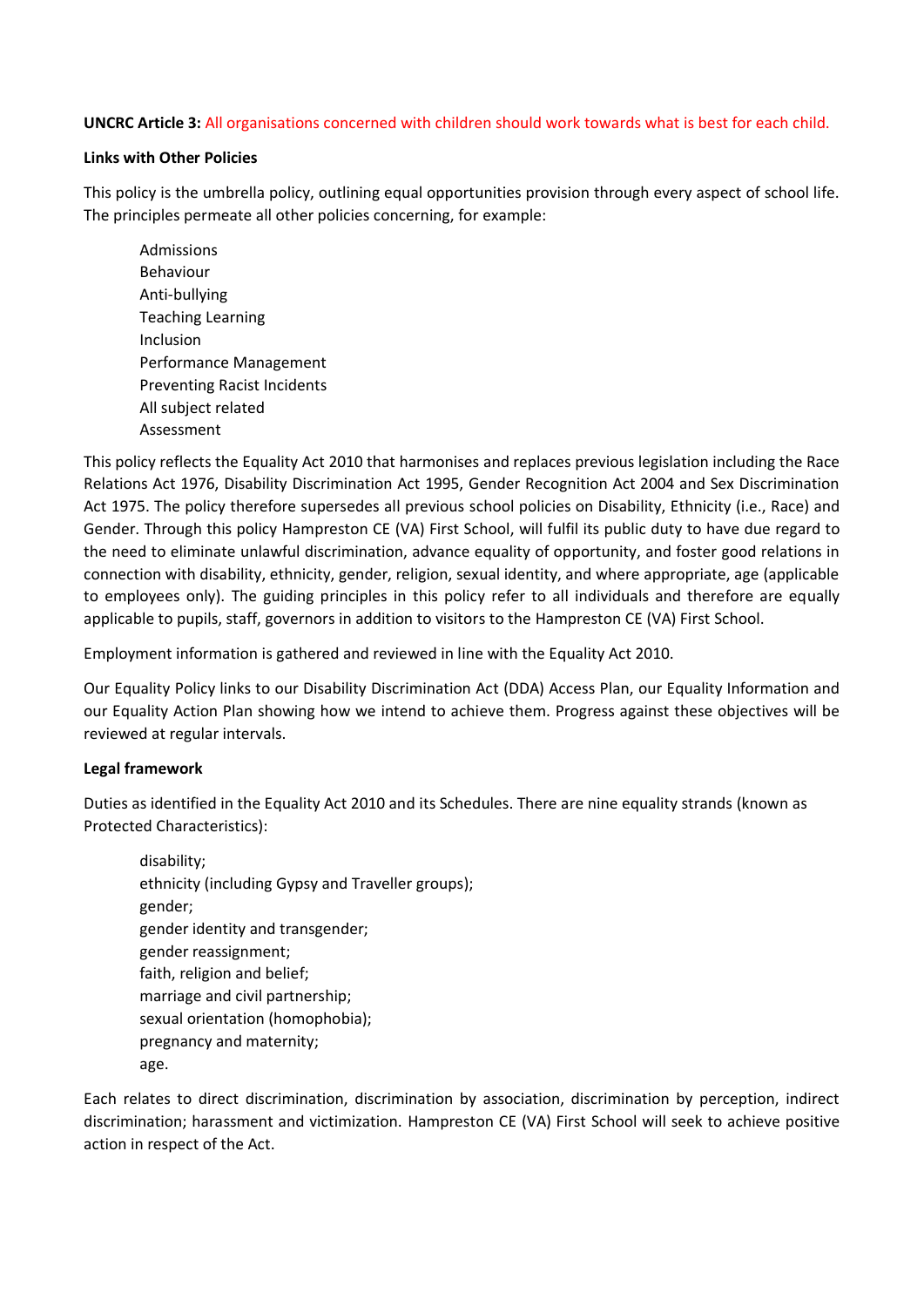**It should be noted that all schools have a duty to comply with the Equality Act 2010 and the Public Sector Duties and failure to do so could result in legal action against the Hampreston CE (VA) First School. Employees of Hampreston CE (VA) First School acting on its behalf are also liable for their own discriminatory actions.** 

The implementation of the policy will be the responsibility of the Head Teacher and the policy will be monitored and reviewed by Hampreston CE (VA) First School. This will form part of its regular review cycle, including staff annual questionnaires.

Hampreston CE (VA) First School is mindful of the Public Sector Equality Duty which came into force on 5 April 2011, and will publish relevant information on the school's website:

(i) Equality Information by 31 December 2011 (for schools with more than 150 employees) (ii) our Equality Objectives from 6 April 2012 and to monitor, and report upon these annually.

The school policy takes account of recent legislation, including:

- Sex Discrimination Act 1975
- Race Relations (Amendment) Act 2000
- Disability Discrimination (Amendment) Act2002
- Other legislation that supersedes the above acts

#### **Good Practice**

1. Our core values – Respect, Uniqueness, Creativity, Aspiration, Service, Growth - apply to all – children, adults and all visitors. We strive to achieve a cohesive community and expect that the community will behave with respect towards one another.

2. We aim to enhance a wider sense of community locally, as well as in the context of the UK and the Global community.

3. In line with our core values of Respect, Uniqueness, Creativity, Aspiration, Service, Growth, we support the UN Convention on the Rights of the Child, the UN Convention on the Rights of People with Disabilities, and the Human Rights Act 1998. Through our policies and actions, we undertake to ensure that every child and young person is healthy, safe, is able to enjoy and achieve in their learning experience, and is able to contribute to the wider community.

4. We consider it prudent and sensible to maintain the practice of logging racist incidents and reporting them to the LA, where appropriate. We monitor and log incidents that discriminate against children and young people or adults in our school with any of the protected characteristics. We also monitor and log bullying incidents.

Hampreston CE (VA) First School expects and monitors equal opportunities in the curriculum, recognising that: "all individuals are unique, have different needs and have an entitlement to equality of opportunities irrespective of gender, race or disability".

We offer equal opportunities for all in our schools by:-

- helping to develop lively, enquiring minds to maximise individual potential;
- a broad and balanced curriculum which is based on the National Curriculum;
- providing detailed schemes of work which offer a good match to all children's abilities;
- using a wide range of teaching styles to motivate and interest children;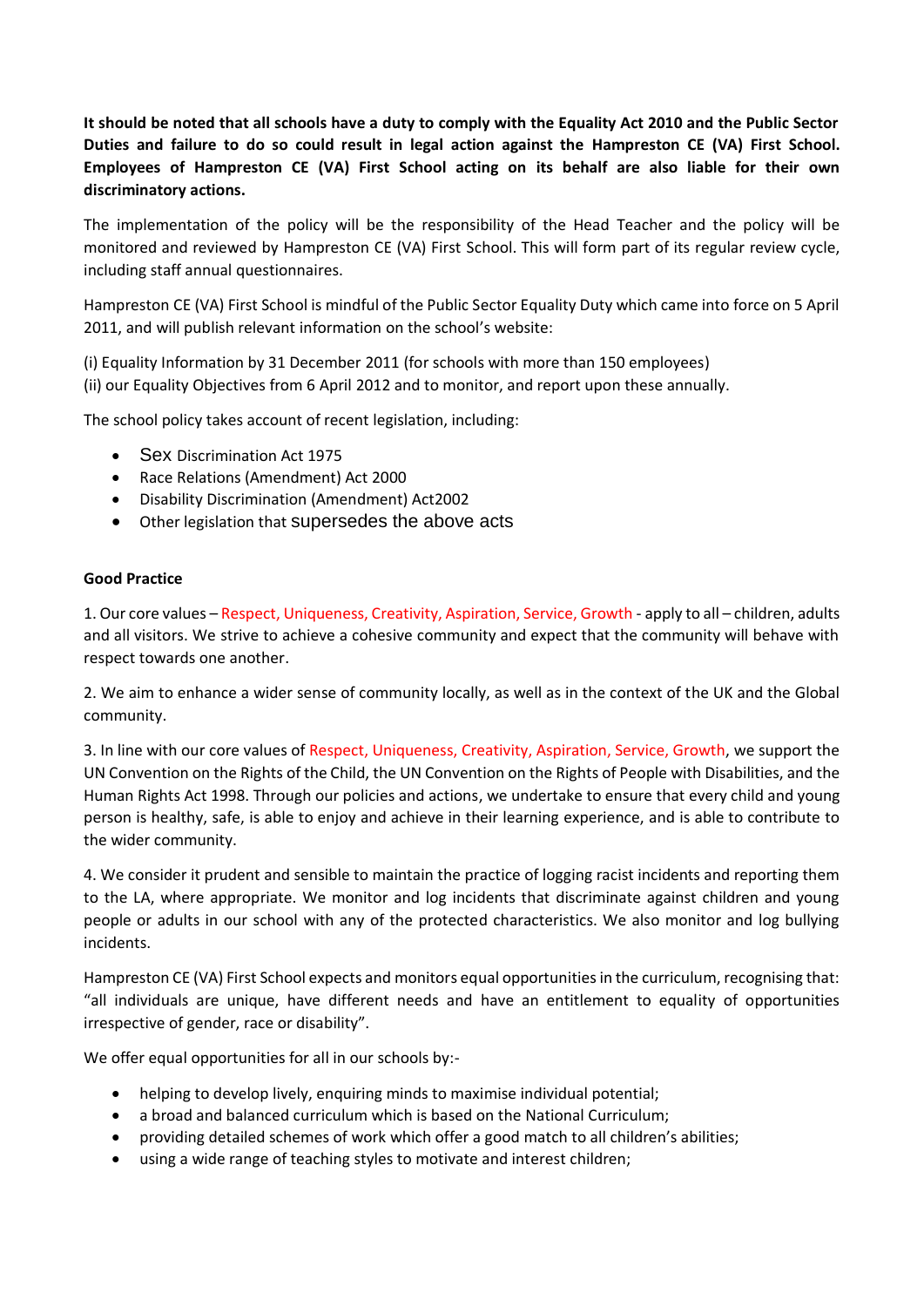- providing an atmosphere of moral and spiritual development which builds individual self-esteem and gives high regard to the feeling of others;
- recognising the importance of the school in the wider community and embracing the multicultural society in which they live.

In order to achieve these aims we encourage an open and honest partnership with the parents.

The aims are met through the contributions of all aspects of school life, including Collective Worship, extracurricular activities, community links, visitors and visits, displays and appropriate resourcing.

# **Attainment and Progress**

Hampreston CE (VA) First School will ensure that:

- all children maximise their potential;
- the analysis of the attainment of different groups will be used to avoid under-achievement e.g. SEN, gifted and talented, gender, ethnic groups and inform planning
- assessment methods do not disadvantage pupils because of cultural or linguistic bias;
- effective tracking and monitoring mechanisms are put in place as pupils move through school, including such things as attendance as well as issues of progress and attainment
- a range of approaches to learning are used.

# **Access to the Curriculum**

Hampreston CE (VA) First School is fully committed to:

- inclusion, enabling all pupils to access the curriculum and maximise their potential;
- appropriate support mechanisms are implemented for individual pupils according to need e.g. addressing language needs of EAL (English as an Additional Language) children;
- accessing appropriate services to ensure equality of opportunity;
- partnership working with other agencies to provide appropriate support for individuals
- ensuring staff are fully informed re specific needs of individual pupils as appropriate.

# **Leadership and Management**

Hampreston CE (VA) First School takes overall responsibility for the policy and all staff implementing it. It takes a strategic view of equal opportunities provision, ensuring it is embedded in school specific policies and planning.

*Headteachers are responsible for implementing the policy in their school and this is monitored by the Senior Leadership Team (SLT).* 

*Hampreston CE (VA) First School models good practice by actively seeking representation from the whole community in its membership.* 

# **Staffing**

Hampreston CE (VA) First School operates an equal opportunities policy in its recruitment practices, these relying on objective and job related criteria.

Opportunities for CPD (Continuing Professional Development) are offered to all staff and related to personal professional development needs and the needs identified in the School Development Plan.

Appropriate information/training/support will be provided to enable staff to implement this policy.

# **School Premises**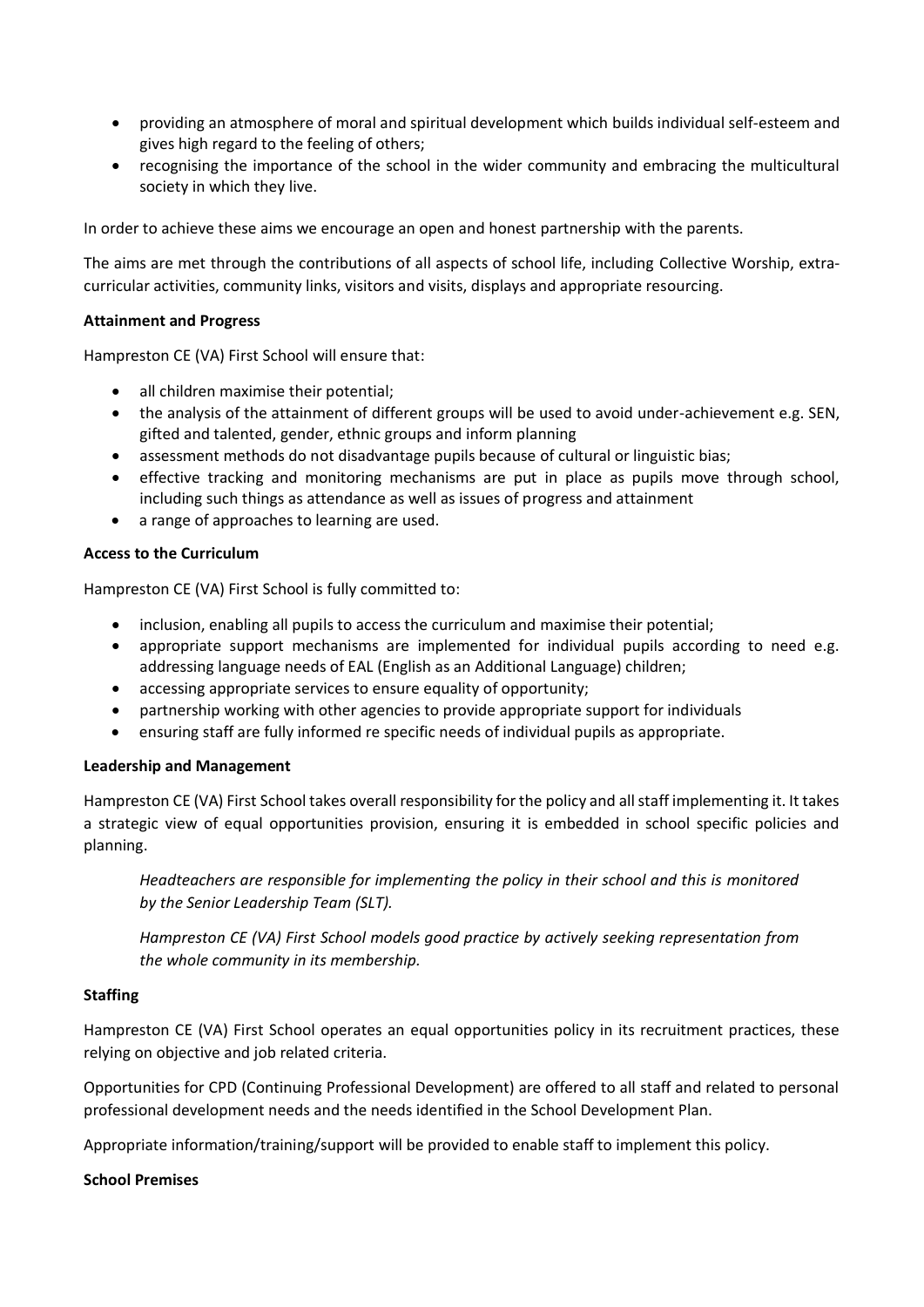Premises and facilities are equally available to all groups complying with the schools' terms and conditions of use. The SLT monitors use.

Premises have been suitably adjusted to be physically accessible for all pupils attending the school. Hampreston CE (VA) First School is committed to ensuring as far as is practicable to make adjustments to the site to ensure equality of opportunity.

# **Admissions, Transition, Attendance, Punctuality and Exclusions**

The admission process is fair and equitable to all pupils regardless of such factors as disability and ethnicity;

Schools review all pupils' attendance on an individual basis and appropriate actions are taken according to the individual circumstances of the child;

The procedures for exclusion are communicated clearly to all parents and the school takes proactive steps to prevent exclusions. The process is fair and equitable to all groups;

The school accepts the right of a parent to have an advocate when dealing with matters relating to the proposed exclusion of their child;

Re-integration packages take account of pupils' cultural and educational needs.

# **Guiding principles**

In fulfilling the legal obligations and establishing our school ethos, we are guided by 9 principles, which link closely with our school values:

# Principle 1: All learners are of equal value

We see all learners (adult and young), and their parents and carers, as of equal value:

- whether or not they are disabled,

- whatever their ethnicity, culture, religious affiliation, national origin or national status,
- whatever their gender or gender identity (including those undergoing gender reassignment),
- whatever their sexual identity.

# Principle 2: We recognise and respect difference

Treating people equally (Principle 1 above) does not necessarily involve treating them all the same. Policies, procedures and activities must not discriminate but must nevertheless take account of differences of lifeexperience, outlook and background, and in the kinds of barrier and disadvantage which people may face, in relation to:

- disability, so that reasonable adjustments are made;
- ethnicity, so that different cultural backgrounds and experiences of prejudice are recognised;
- age, so that children and adults of all ages have equal opportunity of access to all areas of school life;
- gender, so that the different needs and experiences of girls and boys, women and men are recognised;
- sexual identity, including those undergoing gender reassignment.

# Principle 3: We foster positive attitudes and relationships and a shared sense of cohesion and belonging

Policies, procedure and activities promote:

- positive attitudes and actions towards disabled people, good relations between disabled and non-disabled people and an absence of harassment of disabled people;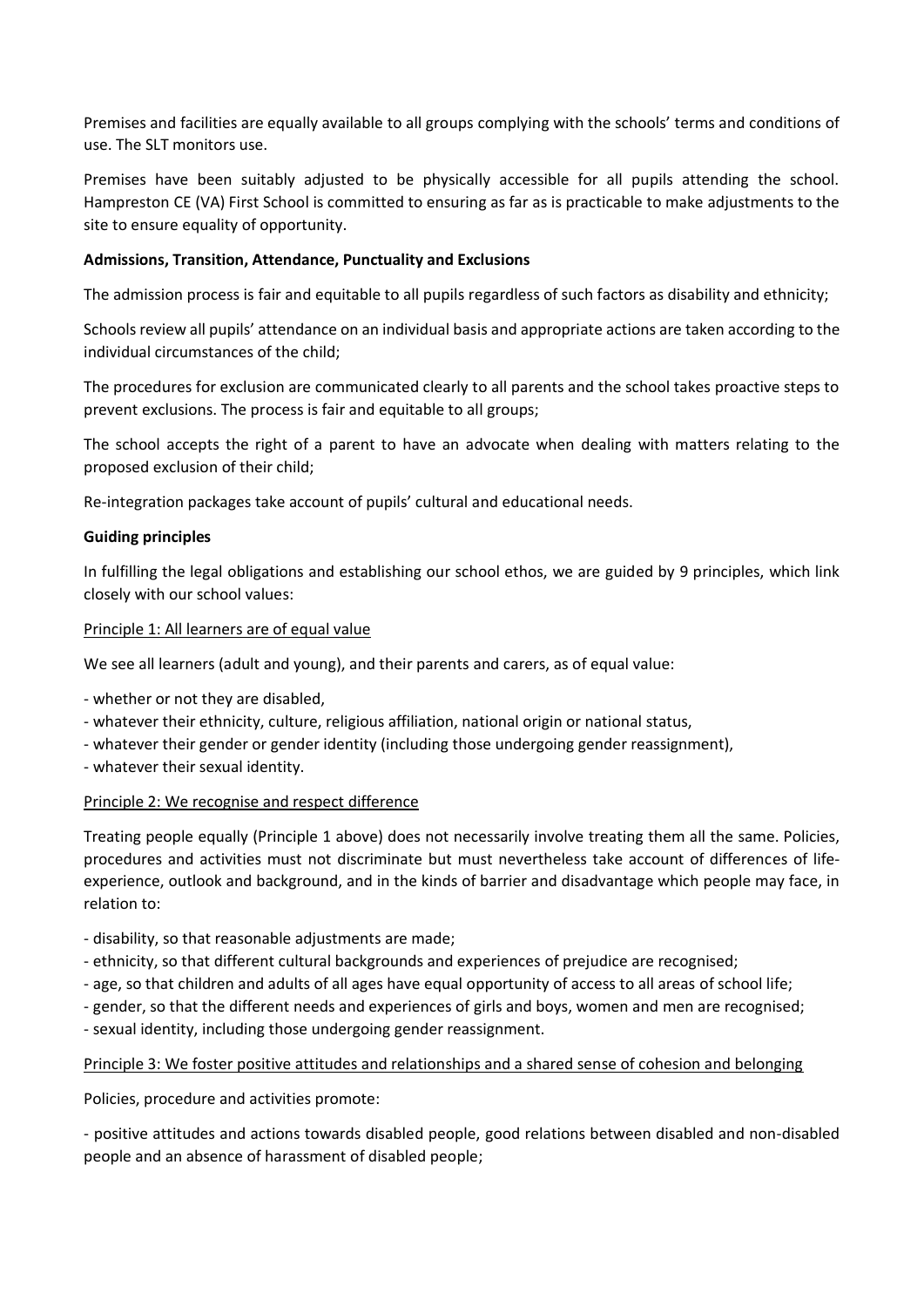- positive interaction, good relations and dialogue between groups and communities different from each other in terms of ethnicity, culture, religious affiliation, national origin or national status, and an absence of prejudice related bullying and incidents;

- mutual respect and good relations between children and adults of all ages, genders and gender identities and an absence of sexual and homophobic harassment.

# Principle 4: We observe good equalities practice in staff recruitment, retention and development

Policies and procedures benefit all employees and potential employees, for example in recruitment and promotion and in continuing professional development:

- whether or not they are disabled;

- whatever their ethnicity, culture, religious affiliation, national origin or national status;

- whatever their age; - whatever their gender and sexual identity and with full respect for legal rights relating to gender reassignment, pregnancy and/or maternity.

# Principle 5: We aim to reduce and remove inequalities and barriers that already exist

In addition to avoiding or minimising possible negative impacts of our policies, we take opportunities to maximise positive impacts by reducing and removing inequalities and barriers that may already exist between: - disabled and non-disabled;

- people of different ethnic, cultural and religious backgrounds;

- children and adults of all ages, genders and gender identities;
- people with different sexual identities (including those undergoing gender reassignment).

# Principle 6: We consult and involve widely

People affected by a policy or activity should be consulted and involved in the design of new policies and in the review of existing ones. Consultation involves:

- disabled and non-disabled;
- people of different ethnic, cultural and religious backgrounds;
- children and adults of all ages, genders and gender identities;
- people with different sexual identities, including those undergoing gender reassignment.

# Principle 7: We address prejudice and prejudice-related bullying

We oppose all forms of prejudice that stand in the way of fulfilling the legal duties listed above:

- prejudices around age discrimination, disability and special educational needs;

- prejudices around racism and xenophobia, including those that are directed against religious groups and communities, for example anti-Semitism and Islamophobia, and those that are directed against Travellers, migrants, refugees and people seeking asylum;

- prejudice reflecting sexism, sexual identity or homophobia.

# Principle 8: Society as a whole should benefit

Policies and activities should benefit society as a whole, both locally and nationally, by fostering greater social cohesion and greater participation in public life of:

- disabled and non-disabled;
- people of different ethnic, cultural and religious backgrounds;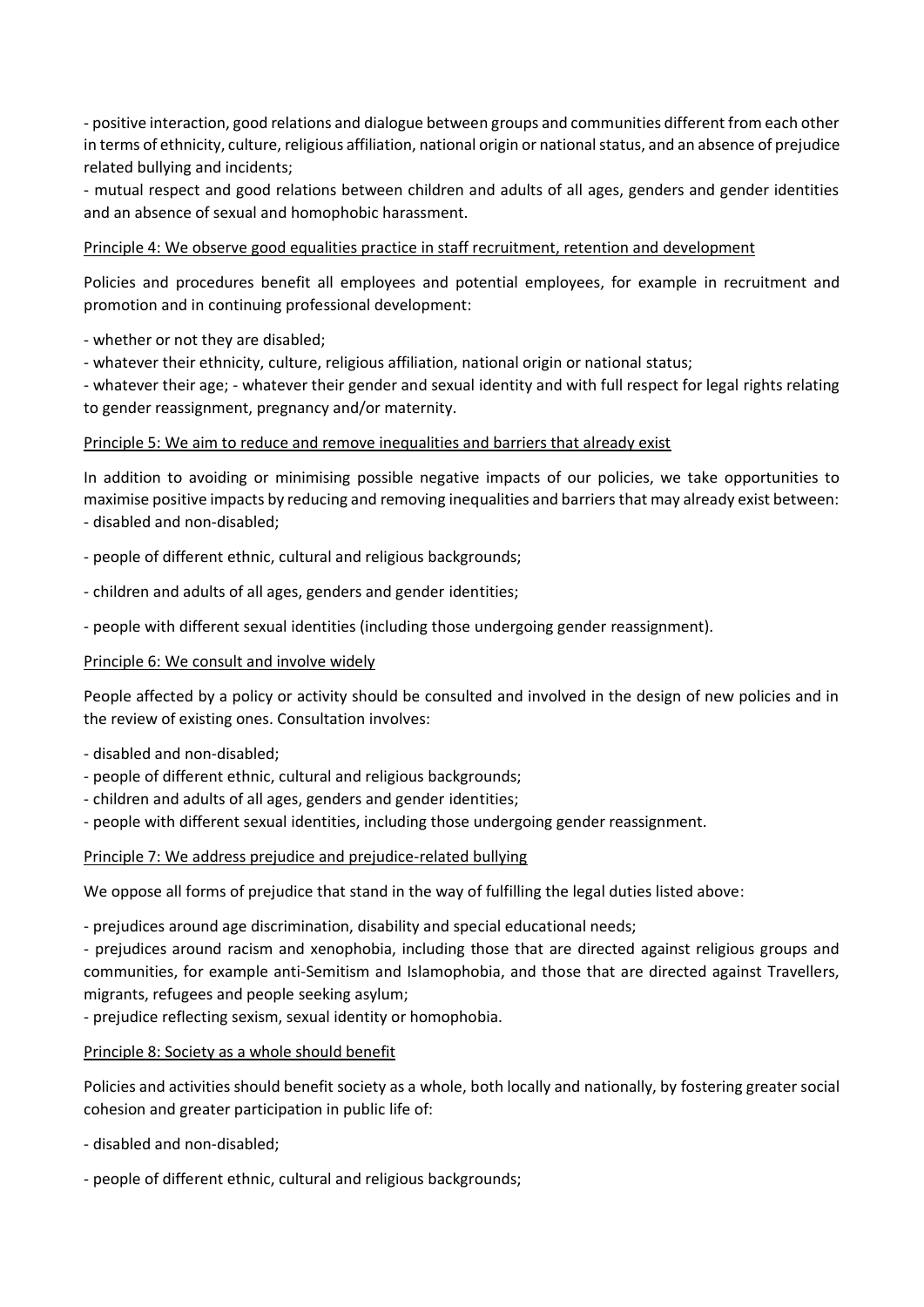- children and adults of all ages, genders and gender identities;
- people with different sexual identities, including those undergoing gender reassignment.

# Principle 9: Objectives

Each year we formulate and publish specific and measurable equality objectives, based on the evidence we have collected and published, in relation to:

- disability;
- ethnicity, religion and culture;
- age;
- gender.

# **Arrangements, Roles and Responsibilities**

All those associated with the school are expected to:

- adhere to this policy;
- promote equality and inclusion in their classrooms, amongst colleagues and with visitors to the school;
- deal with any prejudice related incidents that may occur;
- plan and deliver curricula and lessons that reflect our Guiding Principles;
- provide and analyse quantitative and qualitative data that supports better understanding of equality groups and any issues that may arise, e.g., attendance, bullying, exclusion;
- undertake or support Equality Impact Assessment (Equality Analysis) processes;
- attend appropriate training that enables Hampreston CE (VA) First School to keep up-to-date with equality issues.

All staff and Governors have access to training and a selection of resources which discuss and explain the concepts of equality, diversity and community cohesion. We value the opportunity to take a holistic approach in fulfilling our Equality Duties.

All staff and Governors will exercise their Safeguarding responsibilities in relation to equality matters and ensure that any bullying or challenging of Human Rights is addressed immediately.

# **Dissemination of the policy**

The policy will be disseminated to:

- the whole school staff through appropriate staff meetings and communication processes;
- the Full Governing Board;
- parents, via school and school website, information in newsletters and making the policy available in school.

Questions concerning the policy should be addressed to the Headteacher in the first instance.

# **Monitoring and Evaluation**

It is the responsibility of the SLT to monitor the effectiveness of the Equal Opportunities by:

- ensuring that the progress of pupils of vulnerable groups is monitored and compared to the progress made by other pupils in the school;
- ensuring that the staff appointment process is followed, so that no-one applying for a post at Hampreston CE (VA) First School is discriminated against;
- requiring the Headteacher to report to governors on the effectiveness of this policy;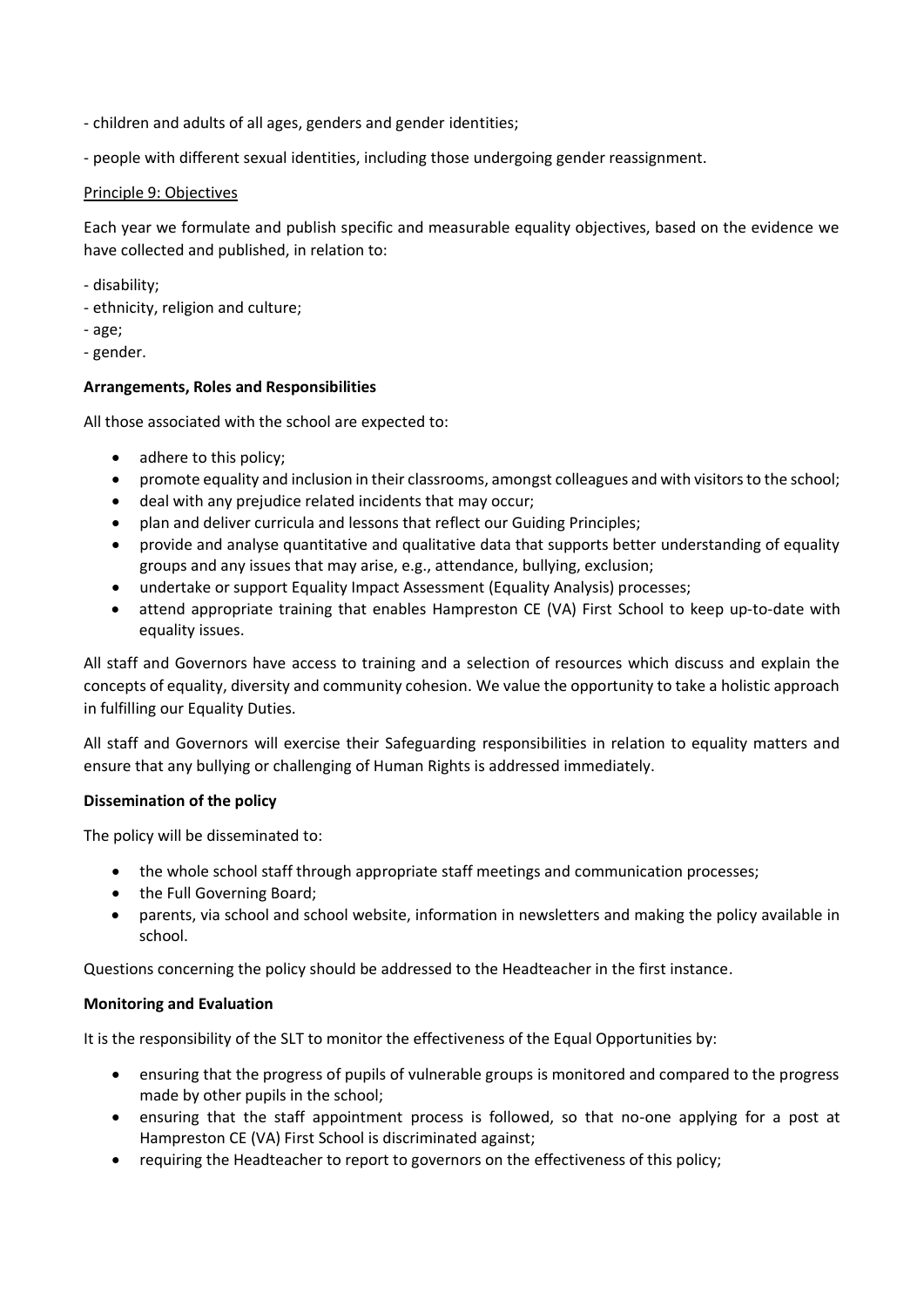- taking into serious consideration any complaints regarding equal opportunity issues from parents, staff or pupils;
- ensuring that the school behaviour and exclusions policy prevents those pupils from vulnerable groups from being unfairly treated.

# **Equality Impact Assessment**

This policy has been reviewed with the equality impact considerations as laid down in the school's Equality Policy.

The equality objectives for Hampreston CE (VA) First School will be set out formally. They will be reviewed annually.

The equality employment information will be monitored and reported to the Full Governing Body on an annual basis.

Hampreston CE (VA) First School will undertake Equality Impact Assessment (Equality Analysis) exercises annually to ensure full compliance with the Equality Act 2010.

# **Equality information**

# **Part 1: Information about the pupil population**

Information regarding number of pupils on roll in Hampreston CE (VA) First School is held in the school office.

# **Information on pupils by protected characteristics**

The Equality Act 2010 protects people from discrimination on the basis of 'protected characteristics'. Every person has several of the protected characteristics, so the Act protects everyone against unfair treatment.

In order to ensure that all pupils are protected from discrimination, Hampreston CE (VA) First School collects information on some protected characteristics of their pupils these include:

- Disability\*
- Ethnicity and Race
- Gender
- Religion and Belief

\* The Equality Act defines disability as when a person has a 'physical or mental impairment which has a substantial and long term adverse effect on that person's ability to carry out normal day to day activities.'

# **Sensitive information on some pupils with protected characteristics**

It is not appropriate for us to collect information from pupils in relation to some protected characteristics, gender identity and sexual orientation. However, as a school we are aware that there may be a number of equality issues for gay, lesbian and bisexual pupils, as well as those who are undergoing or who have undergone a reassignment of their gender. Maternity and pregnancy is also a protected characteristic.

# **Information on other groups of pupils**

Ofsted inspections of schools will look at how schools help "all pupils to make progress, including those whose needs, dispositions, aptitudes or circumstances require additional support". In addition to pupils with protected characteristics, we gather further information on the following groups of pupils: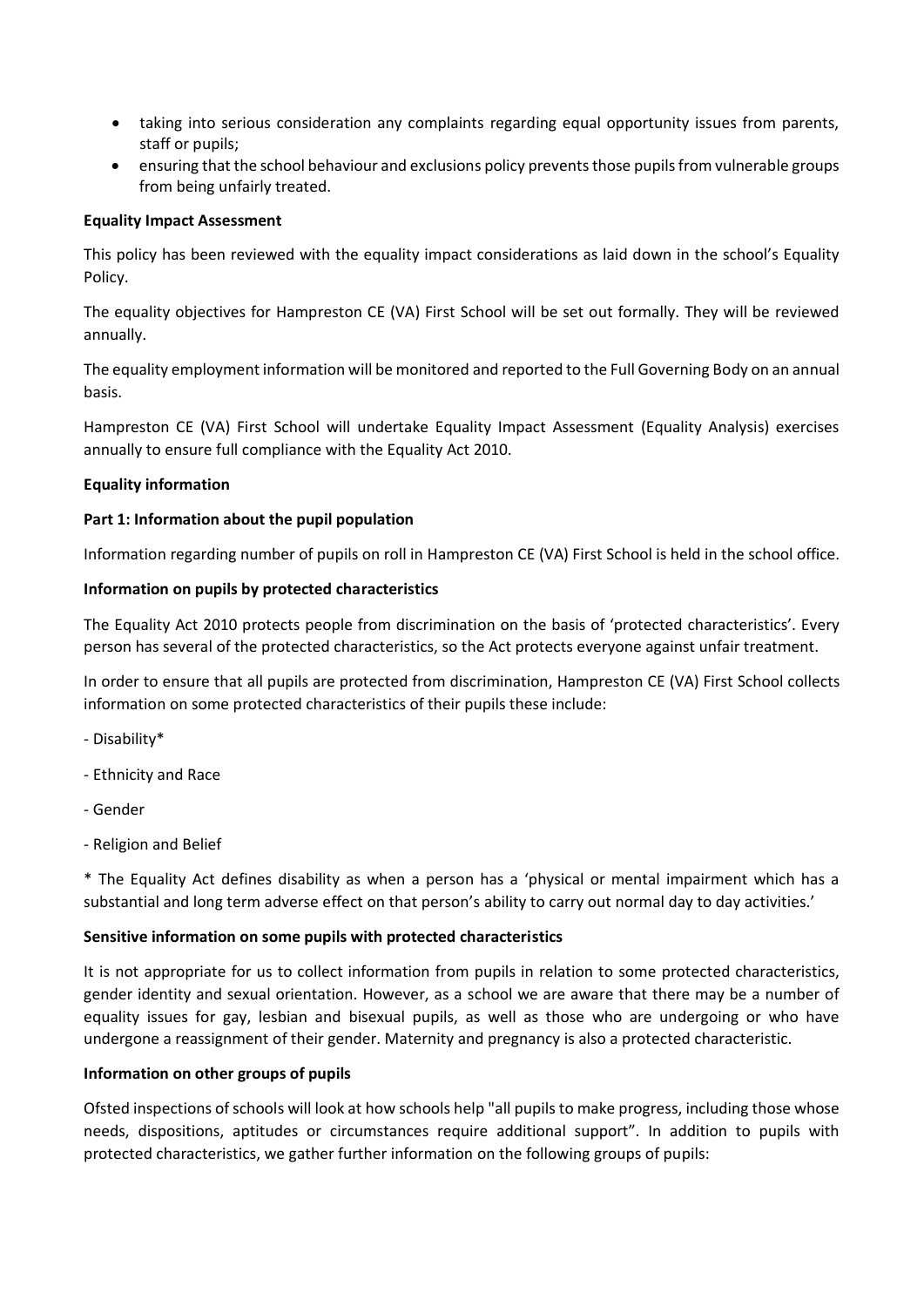Pupils on free school meals Pupils with Special Educational Needs (SEN) Pupils with English as an additional language Pupils from low income households Looked after children

Other vulnerable groups such as Forces children

# **Publishing information**

To comply with the Equality Act 2010, we have considered the information that is suitable for publication and we have selected relevant information for publication. Our school is applying proportionality to the Equality Act and in view of the small number of pupils on roll we provide here a short-evidenced account of our equality priorities and work, with an indication of trends and issues.

# **Part 2: How we have due regard for equality**

The information provided here aims to show that we give careful consideration to equality issues in everything that we do in the school. 'Due regard' ensures that we work towards eliminating discrimination, harassment and victimisation and other conduct that is prohibited by the Equality Act 2010.

We are committed to working for the equality of all our staff, children and parents and to meet our duties under the Equality Act 2010.

# **Eliminate unlawful discrimination by:**

- The adoption of the Single Equality Policy
- An anti-bullying policy that ensures all children feel safe at school and addresses prejudice related bullying.
- Keeping a log of concerns to address any links between possible bullying behaviour and children/families with protected characteristics
- Reporting, responding to and monitoring racist incidents
- Keeping an up-to-date Accessibility Plan that contains key actions and is reviewed annually.
- Actively promoting and celebrating diversity through our Values and our Rights Respecting work.

# **Advance equality of opportunity by:**

- Analysing information and data that we gather to identify any underachieving groups or individuals and planning targeted interventions to address this.
- Providing opportunities for parents, pupils, governors and members of the community to be involved in school development planning.
- Adopting an Inclusion policy that is relevant to all pupils, that ensures that they all have equal access to all aspects of school life and that individual needs are met.
- Monitoring policies in line with the Equalities Act to have a positive impact on vulnerable groups if appropriate.

# **Foster good relations and community cohesion by:**

- Engaging the wider community in our teaching of the values of Respect, Uniqueness, Creativity, Aspiration, Service, Growth.
- Exploring equality and diversity during celebration days and special events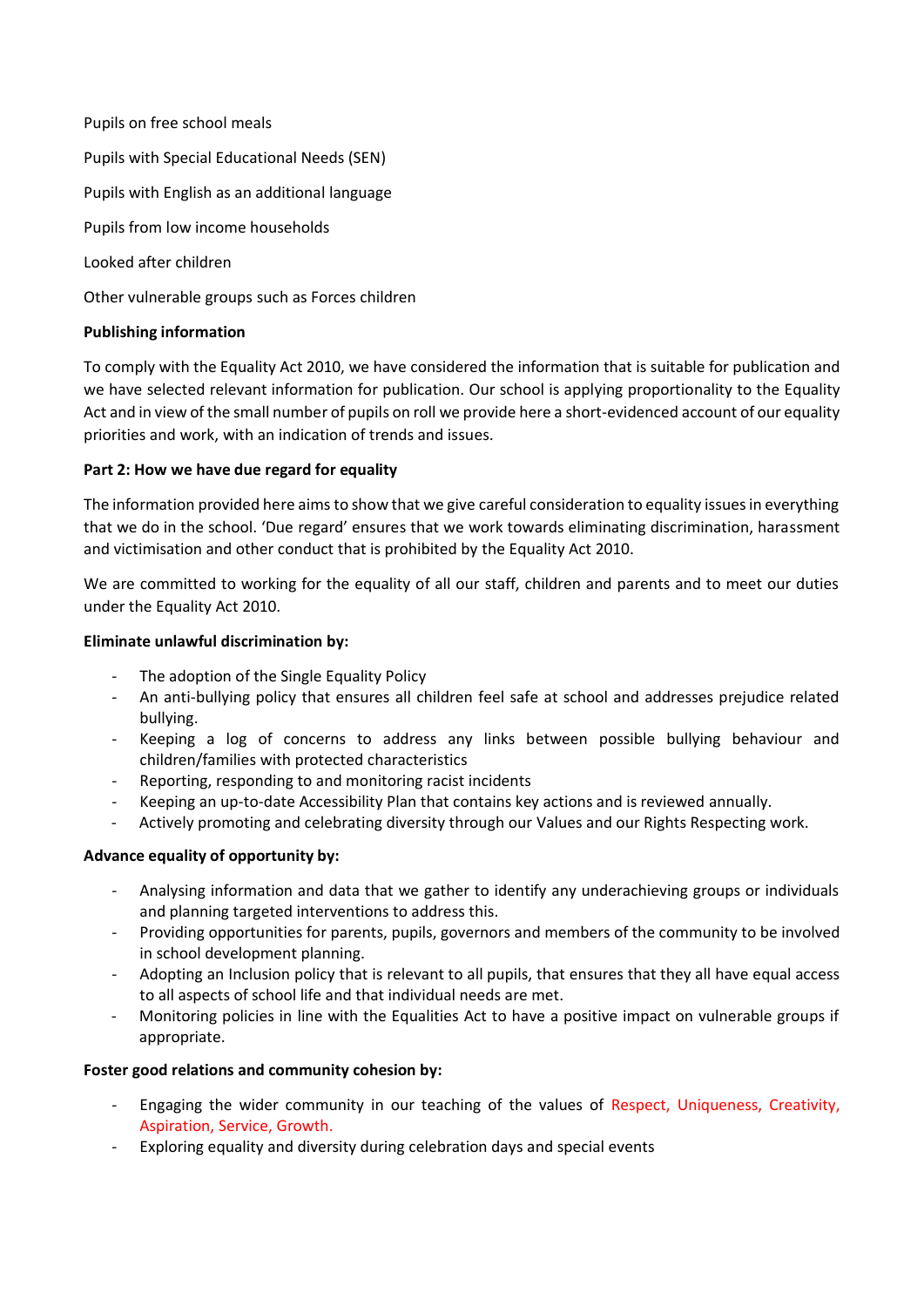- Developing understanding about differences and valuing diversity through partnerships with other schools locally, nationally and internationally
- Maintaining a strong School Council representation in Hampreston CE (VA) First School to promote good relationships within the school, community, the local community and across Britain and the wider world.
- Being proactive in our charity work raising money and campaigning for causes identified by the School Community.

# **What has been the impact of our activities? What do we plan to do next?**

The school will produce an action plan that is reviewed annually to monitor and evaluate the impact of our activities.

# **Part 3: Consultation and engagement**

We aim to engage with and consult with pupils, staff, parents and carers, the local community so we can improve our information, learn about the impact of our policies, develop our equality objectives and improve what we do.

Our main activities for consulting and engaging are:

- Parent Questionnaires
- Parent consultations
- Learning Consultants
- Pupil Interviews
- Pupil Questionnaires
- Staff Survey
- Full Governing Body Meetings
- Staff Meetings

# **Part 4: The Disability Discrimination Access Plan**

Given the age of our children, the most common of the protected characteristics we need to plan and prepare for, is that of Special Educational Needs and Disability.

"Pupils may have either a disability or special educational needs or both. The SEN framework is designed to make the provision to meet special educational needs The disability discrimination duties, as they relate to schools, are designed to prevent discrimination against disabled children in their access to education." This statement relates to the School's Inclusion Policy which outlines the arrangements made for educational needs to be fulfilled. This explains the school's policy on ensuring those with a disability are not discriminated against, therefore relating to the School's Equality policy.

"There are two key duties involved in ensuring that schools do not discriminate against disabled pupils. These are:

- Not to treat disabled pupils less favourably; and
- To take reasonable steps to avoid putting disabled pupils at a substantial disadvantage.
- This is known as the reasonable adjustments duty."

The **Disability Discrimination Act 1995** (DDA), makes it unlawful to discriminate against disabled people (staff, children, pupils / students, visitors), or people who have had a disability, without justification. The DDA also requires schools to make reasonable adjustments by providing services in an alternative way.

The **Special Educational Needs and Disability Act 2001** (SENDA), amended part 4 of the Disability Discrimination Act and significantly extended responsibilities in respect of ensuring non-discrimination on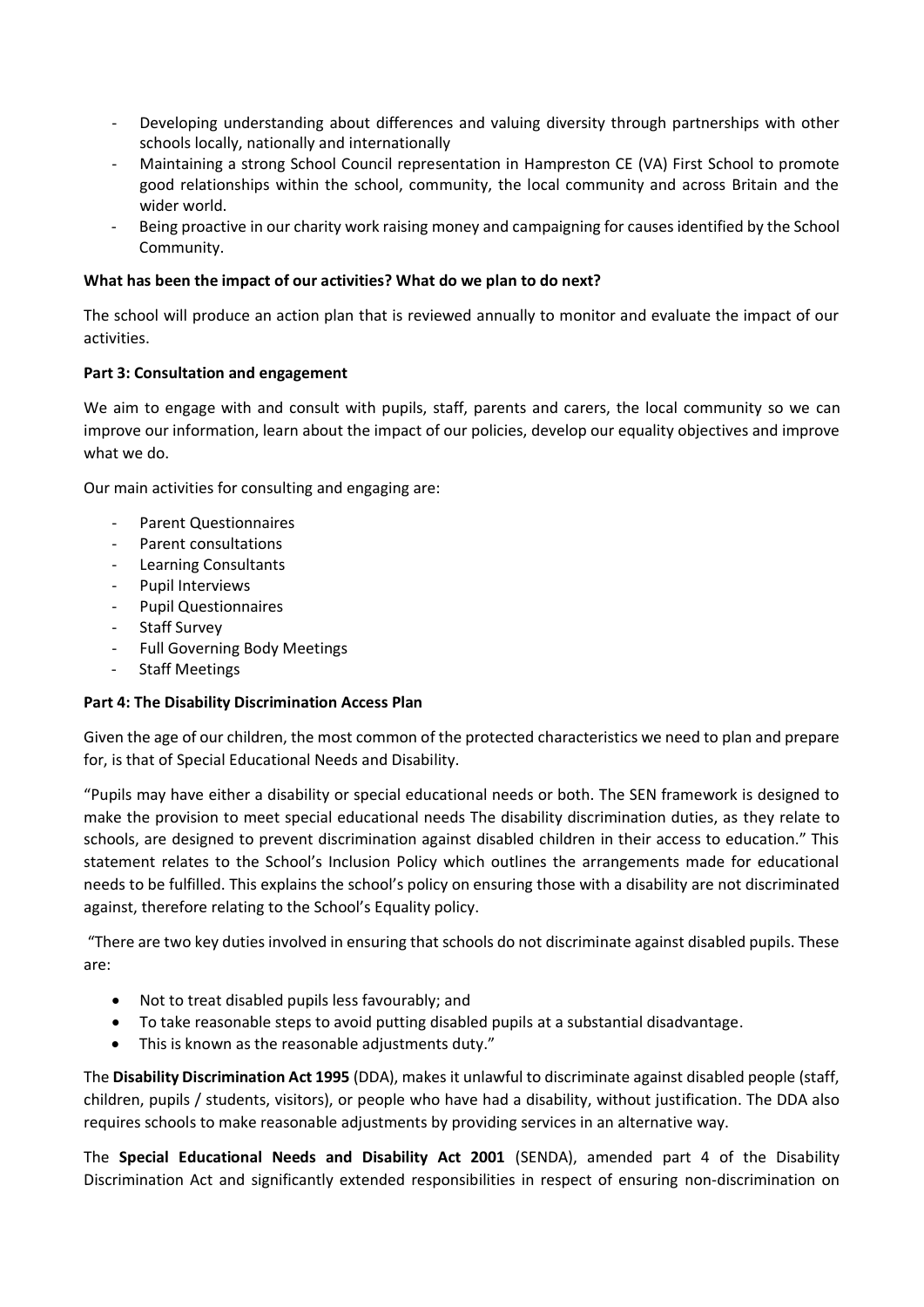grounds of disability in respect of educational and non-educational services provided to children and young people. SENDA places a responsibility to make anticipatory adjustments in the knowledge that disabled children and young people will attend the establishment and the general needs and requirements of disabled children and young people are known in advance.

"A person has a disability if he or she has a physical or mental impairment that has a substantial and long-term effect on his or her ability to carry out normal day-to–day activities." The DDA defines disability as "**a physical or mental impairment**", which has a "**substantial and long-term adverse effect on a person's ability to carry out normal day- to-day activities**".

"**Impairment**" covers physical impairments and impairments affecting the senses such as sight and hearing. It also covers mental impairments, including learning disabilities and mental illness where the condition is recognised by a respected body of medical opinion. If the impairment is controlled by medication or special aids the person is still considered as disabled for the purposes of the Act.

People with stress related illnesses and conditions such as Chronic Fatigue Syndrome may be covered if there are long-term and substantial adverse effects. Those with other long term chronic conditions (such as asthma, diabetes, heart disease, arthritis, Repetitive Strain Injury or epilepsy) may also have legal protection.

"**Substantial**" means more than minor or trivial and includes progressive conditions where impairment is, or is likely to become, substantial, such as cancer, multiple sclerosis, muscular dystrophy and HIV. People with such conditions are covered by the Act from the moment there is a noticeable effect on day-to-day activities, however slight.

"**Long-term**" means effects, which have lasted for at least twelve months, or are likely to last for twelve months or more. Long-term effects include those that are likely to recur.

"**Day-to-day activities**" are normal activities carried out by most people on a regular basis, and must involve one of the following broad categories: mobility; manual dexterity; physical co- ordination; continence; the ability to lift, carry or move everyday objects; speech, hearing, or eyesight; memory or ability to concentrate, learn or understand; perception of the risk of physical danger.

Severe disfigurements are treated as impairments, even though they may have no effect on a person's ability to carry out normal day-to-day activities.

Under the DDA, "**discrimination**" is defined as:

**Unjustifiably** treating someone **less favourably** for a reason relating to his or her **disability**.

**Failing** to make a **reasonable adjustment** where any **arrangement** or **physical feature** places a disabled person at a **substantial disadvantage**

All staff are responsible for ensuring that no one is discriminated against (please refer to the School's Inclusion policy), however the Headteacher and/or the SENDCo are responsible for monitoring, evaluating and reporting any issues around discrimination to the Full Governing Body, detailing arrangements made to ensure discrimination does not happen or is not tolerated.

When considering issues of justification and/or reasonableness, the school would aim to show:

- That it has worked with the relevant agencies before the arrival of a disabled pupil or staff member to discuss needs so that these would be in place as far as possible before their start with us.
- That it has worked in partnership with the parents/carers/partner of the disabled person and the disabled person themselves, to determine the best possible provision for the person in all areas of school life (anti-bullying, school trips, risk assessments, learning and teaching, time-tabling,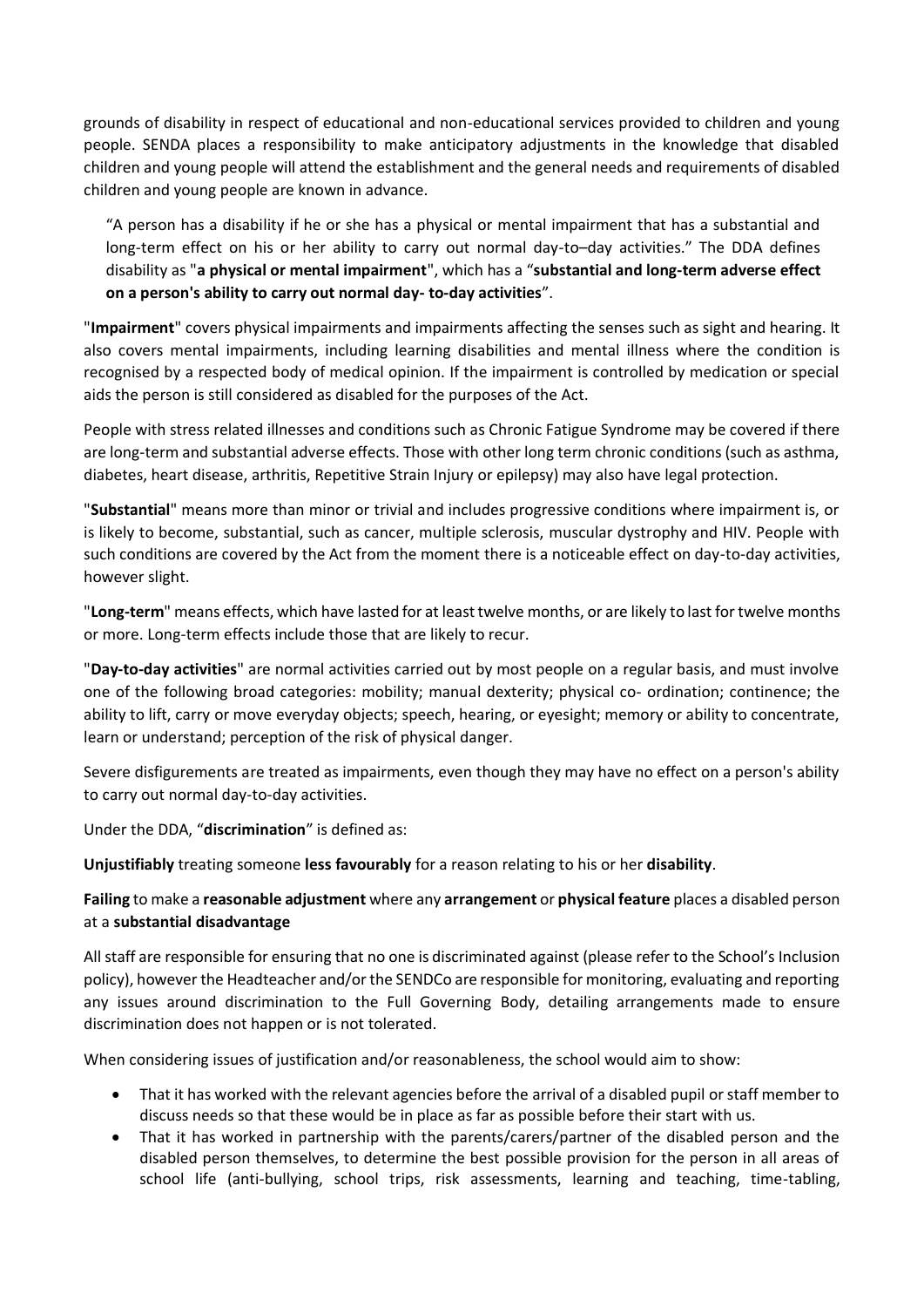administration of medicines, the physical environment of the school, the curriculum, the way information is presented and provided for disabled staff and pupils, special events such as sports day or school discos, movement around the school)

- Enabled any individual affected by a decision to comment/make representations before any action Proper consideration was given which weighed up the arguments for and against and included financial, medical and expert opinion
- It came to a reasoned conclusion based on evidence rather than speculation or assumptions
- The process of considering the issue had a clear audit trail, including regular monitoring and review sessions with the parents/carers/family of the disabled person to ensure that changes are made in provision if required due to change of circumstance.
- A general approach that was supportive, flexible, and understanding of disabled peoples' needs and requirements.
- It has ensured that those staff working with disabled people are fully trained to support the disabled person and informed of their needs (whilst respecting confidentiality).
- Issues related to Equal Opportunities for disabled people (and indeed any other group) are reported to the Full Governing Board. This will include access issues (both site and curriculum) and the progress and attainment of the disabled pupil (or staff member through appropriate Performance Management processes).
- It has taken into account the needs of those supporting disabled people in school.
- The final decision was made at a senior level, with the family of the person involved.